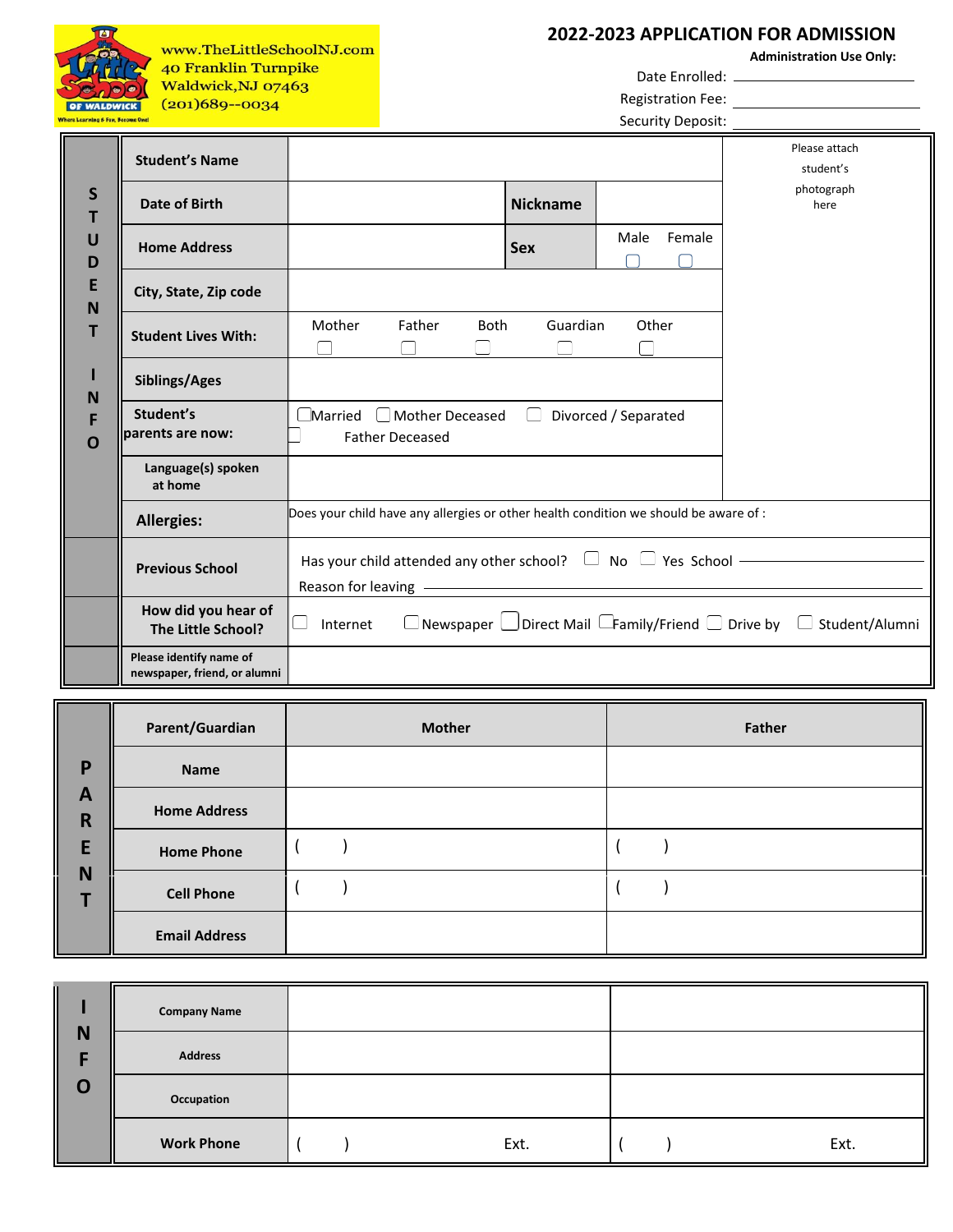| S<br>H<br>E<br>D<br>U | <b>Enrolling In:</b>            | 18 months - 2 yrs            |         | $2\frac{1}{2}$ - 3 yrs                                                                      | $3\frac{1}{2}$ - 4 yrs       | $4\frac{1}{2}$ - 5 yrs                                                                                             | Kindergarten        |
|-----------------------|---------------------------------|------------------------------|---------|---------------------------------------------------------------------------------------------|------------------------------|--------------------------------------------------------------------------------------------------------------------|---------------------|
|                       | Days Enrolled:                  | Monday                       | Tuesday | Wednesday                                                                                   |                              | Thursday                                                                                                           | Friday              |
|                       | <b>Sessions</b>                 | 2 Half Days*<br>2 Full Days* |         | $\Box$ 3 Half Days*<br>3 Full Days*<br>Please mark for Half Day Option: With Lunch No Lunch | 4 Half Days*<br>4 Full Days* | $\Box$ 5 Full Days*<br>*Please be sure to review Tuition Rates form for eligible schedules according to age group* | $\Box$ 5 Half Days* |
| E                     | <b>Financial Responsibility</b> | Mother                       |         | Father                                                                                      | <b>Both</b>                  | Other_                                                                                                             |                     |

| $\mathbf{A}$<br>D<br>D<br>E<br>D<br>E | <b>Hours of Operation</b>   | 8:30am $-12:30$ pm Half Day (with Lunch)/ $11:30$ (no lunch)<br>8:30am - 3:30pm Full Day                                                                                |  |  |  |
|---------------------------------------|-----------------------------|-------------------------------------------------------------------------------------------------------------------------------------------------------------------------|--|--|--|
|                                       | <b>Dismissal Times</b>      | Early Drop Off (8-8:30am)<br>Late Pick Up (3:30-4pm)<br>\$15Daily<br>\$15Daily<br>\$60Pre-paid Weekly                                                                   |  |  |  |
|                                       | <b>Additional Day Rates</b> | Additional Half Day\$55<br>Additional Full Day\$75                                                                                                                      |  |  |  |
|                                       | Late Fee                    | Arrival after time of dismissal time without scheduled late pickup is subject to \$25 fee per every<br>15 minute period. Please initial here to acknowledge this policy |  |  |  |

| $\mathbf 0$  | Person(s) authorized to pick up your child and/or contact in case of emergency, if neither parent is<br>available to assume responsibility for the child. |                          |              |  |
|--------------|-----------------------------------------------------------------------------------------------------------------------------------------------------------|--------------------------|--------------|--|
| N            | Name                                                                                                                                                      | <b>Phone#</b> Phone 2014 | Relationship |  |
| $\mathbf{A}$ | <b>Name</b>                                                                                                                                               | <b>Phone#</b>            | Relationship |  |
| C            | <b>Name</b>                                                                                                                                               |                          |              |  |
| ║<br>S       |                                                                                                                                                           |                          |              |  |
|              | Parent/Guardian Signature:                                                                                                                                |                          | Date:        |  |

|              | Name of person(s) <b>UNAUTHORIZED</b> to pick up the child:                                                                                                                                                                                                                                                                                                                                                                                                                                                                                                                                                 |  |  |  |
|--------------|-------------------------------------------------------------------------------------------------------------------------------------------------------------------------------------------------------------------------------------------------------------------------------------------------------------------------------------------------------------------------------------------------------------------------------------------------------------------------------------------------------------------------------------------------------------------------------------------------------------|--|--|--|
|              | If a non-custodial parent is not included among those persons authorized by the custodial parent to pick up the child, please<br>explain below and attach a copy of appropriate court orders.                                                                                                                                                                                                                                                                                                                                                                                                               |  |  |  |
|              | Parent/Guardian Signature: - - - - - - - - - -                                                                                                                                                                                                                                                                                                                                                                                                                                                                                                                                                              |  |  |  |
| M<br>D       | In an effort to keep The Little School of Waldwick in the public eye and for school promotional materials, the school reserves<br>the right to photograph, video and/or audio record students for the purpose of advertising or publicizing events, activities,<br>facilities and different programs of the school. I understand that these items may be distributed to individuals, groups, and<br>the news media and published in, but not limited to, advertisement, newsletters, slide shows, video presentations, Social<br>Media and the internet. This includes sharing of posts or parent postings. |  |  |  |
| $\mathbf{A}$ | I (We), the parent/guardian of <b>Exercise 2</b> is a set of the above and hereby consent to the above and hereby consent to<br>the use of any photographs, video and or audio recordings taken of my child/children.                                                                                                                                                                                                                                                                                                                                                                                       |  |  |  |
|              | Parent/Guardian Signature:<br>Date:                                                                                                                                                                                                                                                                                                                                                                                                                                                                                                                                                                         |  |  |  |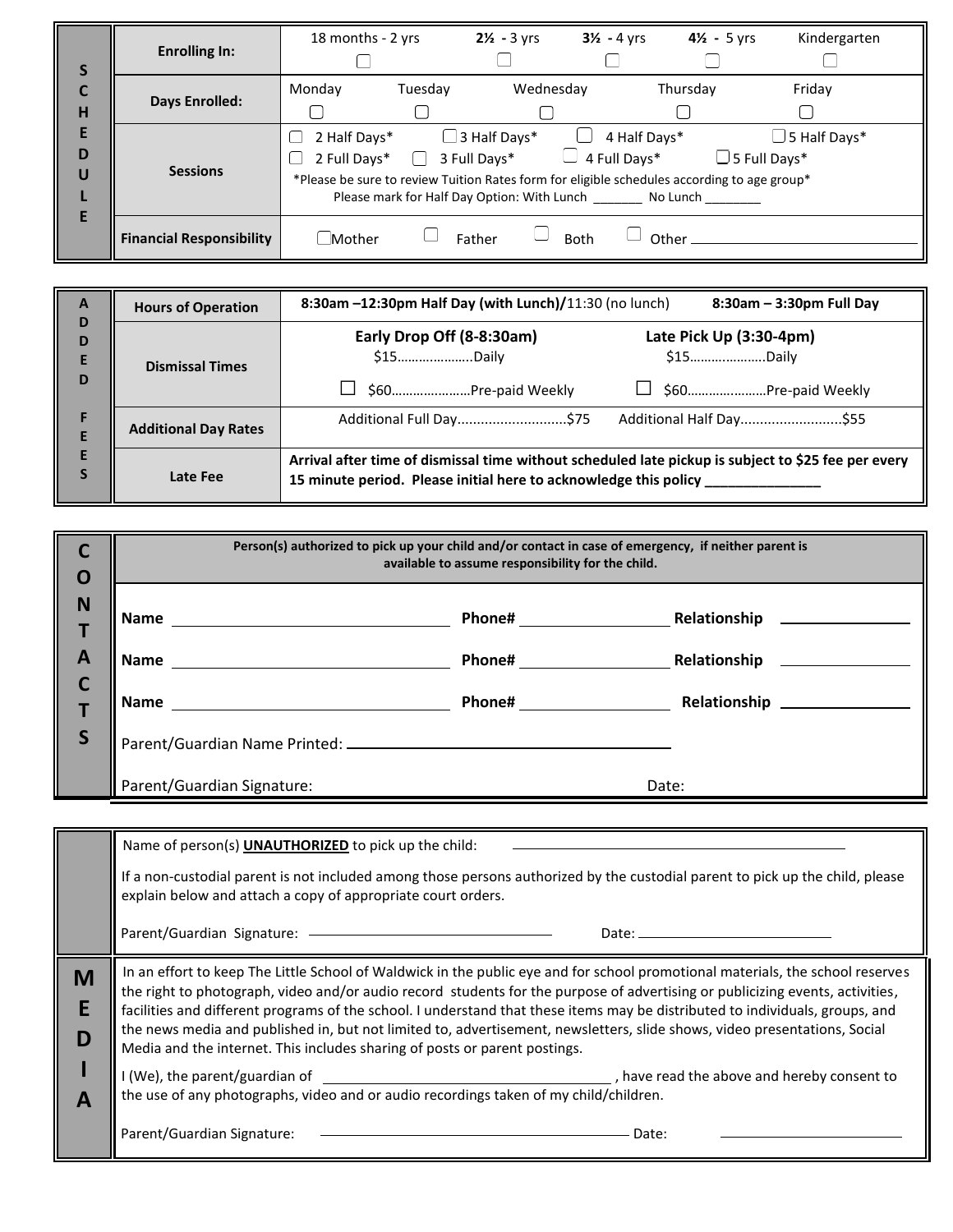## **Medical Information**

| M      | Student's Doctor:<br>Address:                                  | Phone:                                                                                                       | Does |
|--------|----------------------------------------------------------------|--------------------------------------------------------------------------------------------------------------|------|
| E<br>D | your child have any allergies?<br>Does your child have asthma? |                                                                                                              |      |
| A      | Does your child take any medications?                          | Does your child have any other health condition that we need to be aware of in order to provide better care? |      |

| M<br>Е<br>R<br>G<br>N  | POLICY ON ACCIDENTS AND EMERGENCIES:<br>Parents will be notified of injury/accident by at least one of the following: phone, email, and brightwheel app if necessary.<br>In the case of a minor injury, The Little School Staff will administer first aid. Parent/Guardian will be provided with an accident report.<br>Parent/Guardian will be asked to review the report and sign a copy to be kept in child's school records.<br>In case of a serious injury or illness, your child's safety will be attended to first. Emergency agencies will be contacted immediately and then<br>parent/guardian. If necessary child will be transported to the Valley Hospital in Ridgewood NJ. If a parent/guardian cannot be reached, we<br>will phone the emergency contact provided. A staff member will stay with your child until you arrive.<br>Parent Signature: |
|------------------------|------------------------------------------------------------------------------------------------------------------------------------------------------------------------------------------------------------------------------------------------------------------------------------------------------------------------------------------------------------------------------------------------------------------------------------------------------------------------------------------------------------------------------------------------------------------------------------------------------------------------------------------------------------------------------------------------------------------------------------------------------------------------------------------------------------------------------------------------------------------|
| P<br>O<br>$\mathbf{s}$ | <b>EMERGENCY AUTHORIZATION</b><br>give permission to the Valley Hospital and/or my Child's Pediatrician to provide emergency medical treatment for my son/daughter.<br>Medical personnel are granted consent to carry out required emergency treatment for my son/daughter.<br>As the parent or authorized representative, I hereby give consent to The Little School to obtain all emergency medical or dental care. This<br>care may be given under whatever conditions are necessary to preserve the life, limb, or well-being of my child. I understand that I am<br>responsible for all costs related to emergency medical treatments.<br>Student's Name:<br>Parent/Guardian Signature:<br>Date:                                                                                                                                                            |
| W                      |                                                                                                                                                                                                                                                                                                                                                                                                                                                                                                                                                                                                                                                                                                                                                                                                                                                                  |

 $\Box$  I give my permission for my child to participate in walking trips within the center's neighborhood.

 $\Box$ I do not give my permission for my child to participate in walking trips within the center's neighborhood.

Parent/Guardian Signature: Date:

**A L K S**

| P<br>$\mathbf 0$ | (we) attest that all of the information on this application is accurate, and that I have read the following<br>information as provided on The Little School website: |       |    |
|------------------|----------------------------------------------------------------------------------------------------------------------------------------------------------------------|-------|----|
|                  | 1. Information to Parents                                                                                                                                            | Yes   | No |
|                  | 2. Policy on the Release of Children                                                                                                                                 | Yes   | No |
|                  | 3. Philosophy of Discipline                                                                                                                                          | Yes   | No |
|                  | 4. Policy on the Management of Illnesses/Communicable Diseases                                                                                                       | Yes   | No |
|                  | 5. Expulsion Policy                                                                                                                                                  | Yes   | No |
|                  | 6. Policy on Accidents & Emergencies                                                                                                                                 | Yes   | No |
|                  | Parent Signature:                                                                                                                                                    | Date: |    |